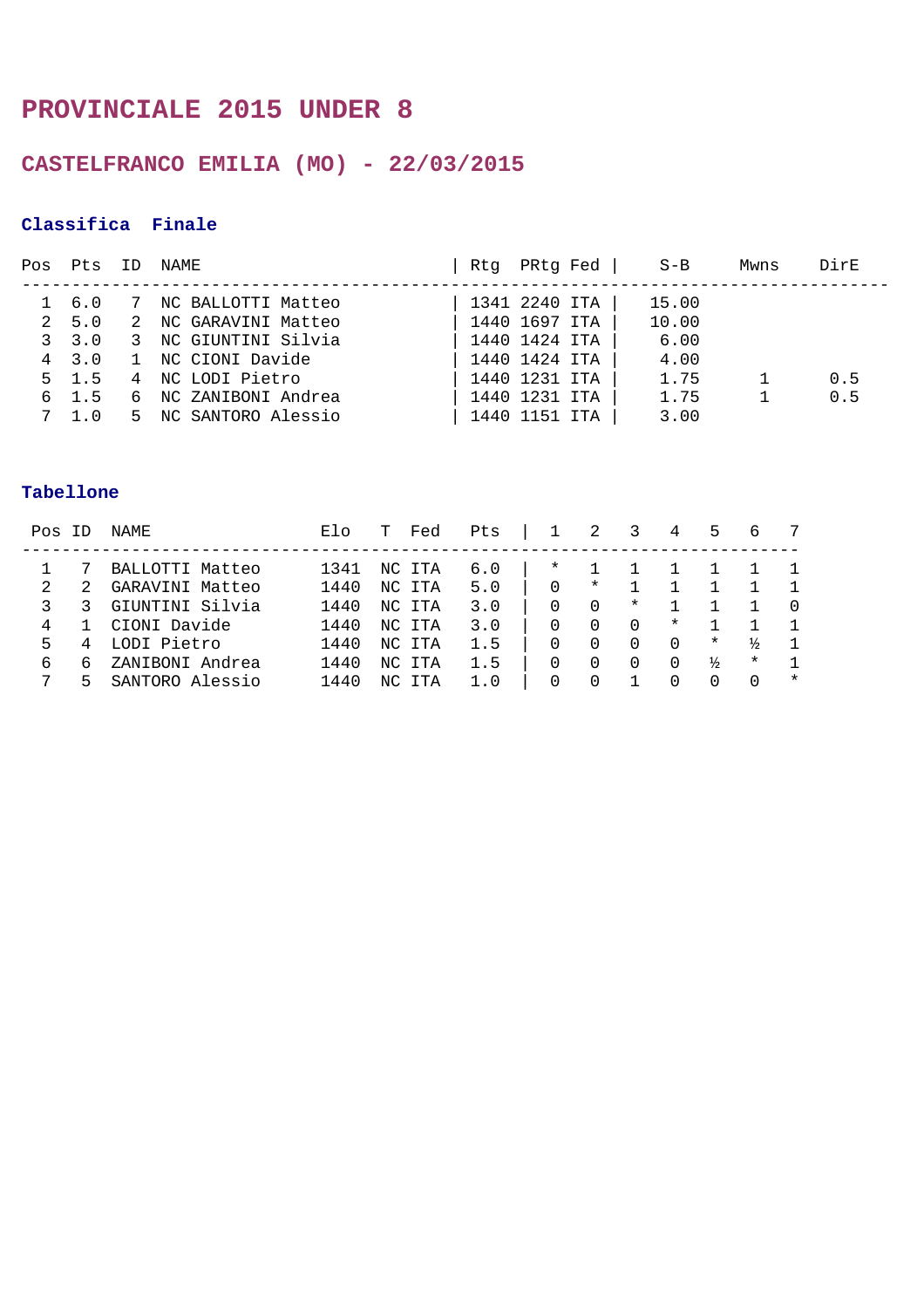## **PROVINCIALE 2015 UNDER 10**

## **CASTELFRANCO EMILIA (MO) - 22/03/2015**

### **Classifica Finale**

|                |  | Pos Pts ID NAME $\vert$ Rtg PRtg Fed   BucT Bucl BucM | ---------------------------- |  |
|----------------|--|-------------------------------------------------------|------------------------------|--|
| $\mathbf{1}$   |  |                                                       |                              |  |
| $\overline{2}$ |  |                                                       |                              |  |
| $\mathbf{3}$   |  |                                                       |                              |  |
| $\overline{4}$ |  |                                                       |                              |  |
| 5              |  |                                                       |                              |  |
| $\epsilon$     |  |                                                       |                              |  |
| $\overline{7}$ |  |                                                       |                              |  |
| $\,8\,$        |  |                                                       |                              |  |
| 9              |  |                                                       |                              |  |
| 10             |  |                                                       |                              |  |
| 11             |  |                                                       |                              |  |
| 12             |  |                                                       |                              |  |
| 13             |  |                                                       |                              |  |
| 14             |  |                                                       |                              |  |
| 15             |  |                                                       |                              |  |
| 16             |  |                                                       |                              |  |
| 17             |  |                                                       |                              |  |
| 18             |  |                                                       |                              |  |
| 19             |  |                                                       |                              |  |
| 20             |  |                                                       |                              |  |
| 21             |  |                                                       |                              |  |
| 22             |  |                                                       |                              |  |
| 23             |  |                                                       |                              |  |
| 24             |  |                                                       |                              |  |
| 25             |  |                                                       |                              |  |
| 26             |  |                                                       |                              |  |
| 27             |  |                                                       |                              |  |
| 28             |  |                                                       |                              |  |
| 29             |  |                                                       |                              |  |
| 30             |  |                                                       |                              |  |
| 31             |  |                                                       |                              |  |
| 32             |  |                                                       |                              |  |
| 33             |  |                                                       |                              |  |
| 34             |  |                                                       |                              |  |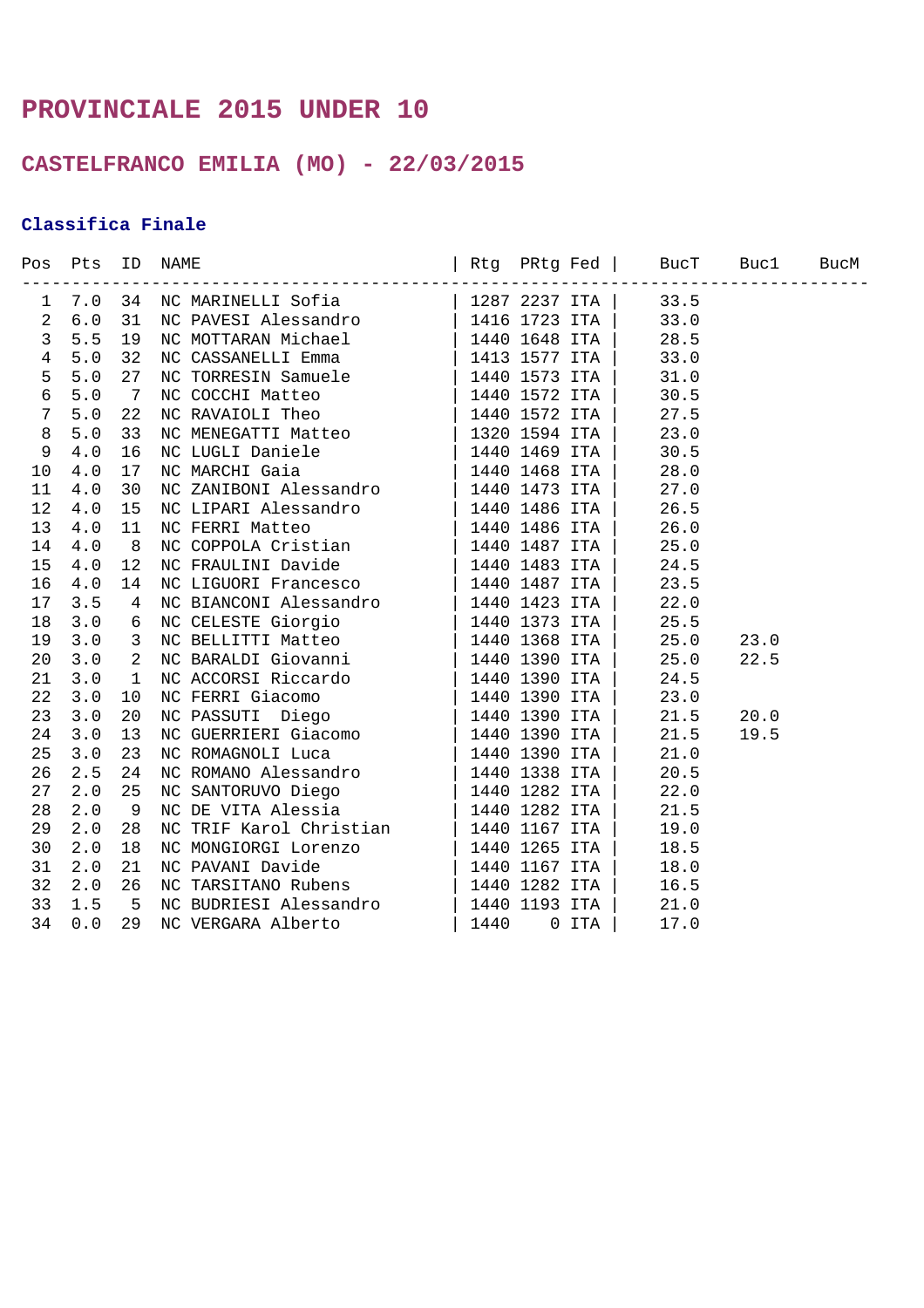|    | ID NAME               | Rtg  | Т           | Fed        | Pts | 1      | 2       | 3      | 4      | 5      | 6       | 7       |
|----|-----------------------|------|-------------|------------|-----|--------|---------|--------|--------|--------|---------|---------|
|    | 1 ACCORSI Riccardo    | 1440 |             | NC ITA     | 3.0 | $+B18$ | $-W16$  | $+B4$  | $-W22$ | $-B30$ | $-W12$  | $+B25$  |
|    | 2 BARALDI Giovanni    | 1440 | NC          | <b>ITA</b> | 3.0 | $-W19$ | $+B23$  | $-W13$ | $+W20$ | $-B16$ | $+W24$  | $-B12$  |
| 3  | BELLITTI Matteo       | 1440 | NC          | <b>ITA</b> | 3.0 | $-B20$ | $-W34$  | $+B26$ | $+W10$ | $-B8$  | $+W25$  | $-B14$  |
|    | 4 BIANCONI Alessandro | 1440 |             | NC ITA     | 3.5 | $+W21$ | $=$ B19 | $-W1$  | $-B33$ | $-B24$ | $+W9$   | $+B18$  |
|    | 5 BUDRIESI Alessandro | 1440 |             | NC ITA     | 1.5 | $-B22$ | $-B21$  | $-W33$ | $+W28$ | $-B26$ | $-W20$  | $=$ B9  |
| 6  | CELESTE Giorgio       | 1440 |             | NC ITA     | 3.0 | $+W23$ | $-B27$  | $-W19$ | $-B25$ | $+W9$  | $+B13$  | $-W33$  |
| 7  | COCCHI Matteo         | 1440 |             | NC ITA     | 5.0 | $+B24$ | $+W20$  | $+B30$ | $+W32$ | $-B34$ | $-W22$  | $+B17$  |
| 8  | COPPOLA Cristian      | 1440 | NC          | <b>ITA</b> | 4.0 | $+W25$ | $-B31$  | $-W15$ | $+B21$ | $+W3$  | $-B27$  | $+W10$  |
| 9  | DE VITA Alessia       | 1440 | $_{\rm NC}$ | <b>ITA</b> | 2.0 | $+B26$ | $-W22$  | $-B14$ | $=W24$ | $-B6$  | $-B4$   | $=W5$   |
| 10 | FERRI Giacomo         | 1440 | NC          | <b>ITA</b> | 3.0 | $-W27$ | $+B25$  | $-W17$ | $-B3$  | $+B20$ | $+W26$  | $-B8$   |
| 11 | FERRI Matteo          | 1440 | NC          | <b>ITA</b> | 4.0 | $+B28$ | $-W30$  | $+B20$ | $+W16$ | $-B27$ | $+W23$  | $-B32$  |
| 12 | FRAULINI Davide       | 1440 | NC          | <b>ITA</b> | 4.0 | $+W29$ | $-B32$  | $+W21$ | $-B19$ | $-W31$ | $+B1$   | $+W2$   |
| 13 | GUERRIERI Giacomo     | 1440 |             | NC ITA     | 3.0 | $-B30$ | $+W24$  | $+B2$  | $-W14$ | $-B23$ | $-W6$   | $+B26$  |
| 14 | LIGUORI Francesco     | 1440 |             | NC ITA     | 4.0 | $-W31$ | $+B29$  | $+W9$  | $+B13$ | $-W19$ | $-B17$  | $+W3$   |
| 15 | LIPARI Alessandro     | 1440 |             | NC ITA     | 4.0 | $-B32$ | $+W26$  | $+B8$  | $+W30$ | $-B22$ | $-W16$  | $+B24$  |
| 16 | LUGLI Daniele         | 1440 |             | NC ITA     | 4.0 | $+W33$ | $+B1$   | $-W31$ | $-B11$ | $+W2$  | $+B15$  | $-W19$  |
| 17 | MARCHI Gaia           | 1440 |             | NC ITA     | 4.0 | $-B34$ | $+W28$  | $+B10$ | $-W27$ | $+B25$ | $+W14$  | $-W7$   |
| 18 | MONGIORGI Lorenzo     | 1440 |             | NC ITA     | 2.0 | $-W1$  | $-B33$  | $-W25$ | $-B23$ | $+W29$ | $+B21$  | $-W4$   |
| 19 | MOTTARAN Michael      | 1440 | NC          | <b>ITA</b> | 5.5 | $+B2$  | $=W4$   | $+B6$  | $+W12$ | $+B14$ | $-W34$  | $+B16$  |
| 20 | PASSUTI<br>Diego      | 1440 | NC          | <b>ITA</b> | 3.0 | $+W3$  | $-B7$   | $-W11$ | $-B2$  | $-W10$ | $+B5$   | $+W28$  |
| 21 | PAVANI Davide         | 1440 | NC          | <b>ITA</b> | 2.0 | $-B4$  | $+W5$   | $-B12$ | $-W8$  | $-B28$ | $-W18$  | $+$ BYE |
| 22 | RAVAIOLI Theo         | 1440 |             | NC ITA     | 5.0 | $+W5$  | $+B9$   | $-W32$ | $+B1$  | $+W15$ | $+B7$   | $-B34$  |
| 23 | ROMAGNOLI Luca        | 1440 |             | NC ITA     | 3.0 | $-B6$  | $-W2$   | $+B28$ | $+W18$ | $+W13$ | $-B11$  | $-B30$  |
| 24 | ROMANO Alessandro     | 1440 | NC          | ITA        | 2.5 | $-W7$  | $-B13$  | $+W29$ | $=$ B9 | $+W4$  | $-B2$   | $-W15$  |
| 25 | SANTORUVO Diego       | 1440 |             | NC ITA     | 2.0 | $-B8$  | $-W10$  | $+B18$ | $+W6$  | $-W17$ | $-B3$   | $-W1$   |
| 26 | TARSITANO Rubens      | 1440 | NC          | <b>ITA</b> | 2.0 | -W9    | $-B15$  | $-W3$  | $+B29$ | $+W5$  | $-B10$  | $-W13$  |
| 27 | TORRESIN Samuele      | 1440 | NC          | <b>ITA</b> | 5.0 | $+B10$ | $+W6$   | $-B34$ | $+B17$ | $+W11$ | $+W8$   | $-B31$  |
| 28 | TRIF Karol Christian  | 1440 |             | NC ITA     | 2.0 | $-W11$ | $-B17$  | $-W23$ | $-B5$  | $+W21$ | $+$ BYE | $-B20$  |
| 29 | VERGARA Alberto       | 1440 |             | NC ITA     | 0.0 | $-B12$ | $-W14$  | $-B24$ | $-W26$ | $-B18$ | $-BYE$  | $-BYE$  |
| 30 | ZANIBONI Alessandro   | 1440 |             | NC ITA     | 4.0 | $+W13$ | $+B11$  | -W7    | $-B15$ | $+W1$  | $-B33$  | $+W23$  |
| 31 | PAVESI Alessandro     | 1416 |             | NC ITA     | 6.0 | $+B14$ | $+W8$   | $+B16$ | $-W34$ | $+B12$ | $+W32$  | $+W27$  |
| 32 | CASSANELLI Emma       | 1413 |             | NC ITA     | 5.0 | $+W15$ | $+W12$  | $+B22$ | $-B7$  | $+W33$ | $-B31$  | $+W11$  |
| 33 | MENEGATTI Matteo      | 1320 | NC.         | <b>ITA</b> | 5.0 | $-B16$ | $+W18$  | $+B5$  | $+W4$  | $-B32$ | $+W30$  | $+B6$   |
| 34 | MARINELLI Sofia       | 1287 |             | NC ITA     | 7.0 | $+W17$ | $+B3$   | $+W27$ | $+B31$ | $+W7$  | $+B19$  | $+W22$  |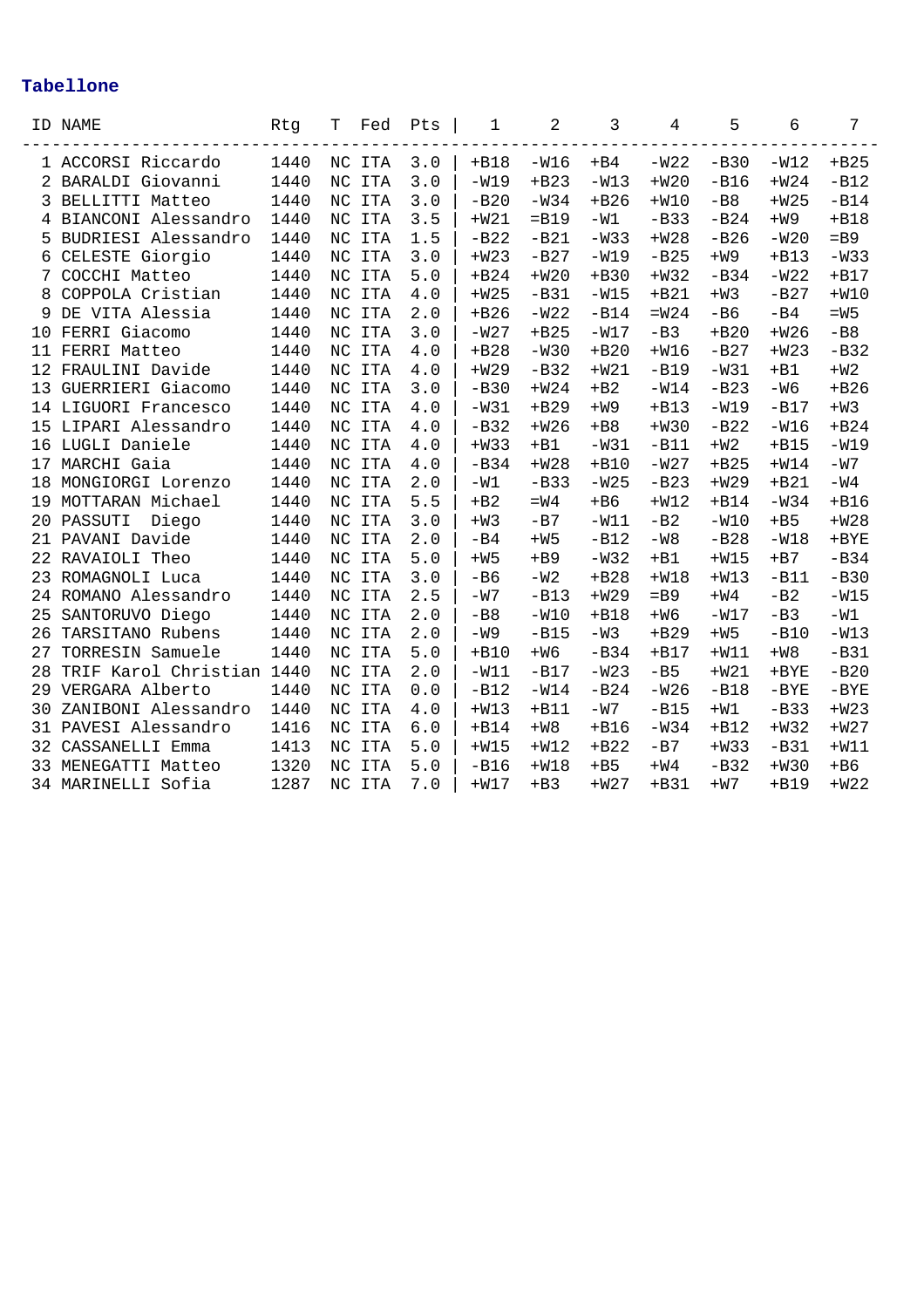# **PROVINCIALE 2015 UNDER 12**

## **CASTELFRANCO EMILIA (MO) - 22/03/2015**

### **Classifica Finale**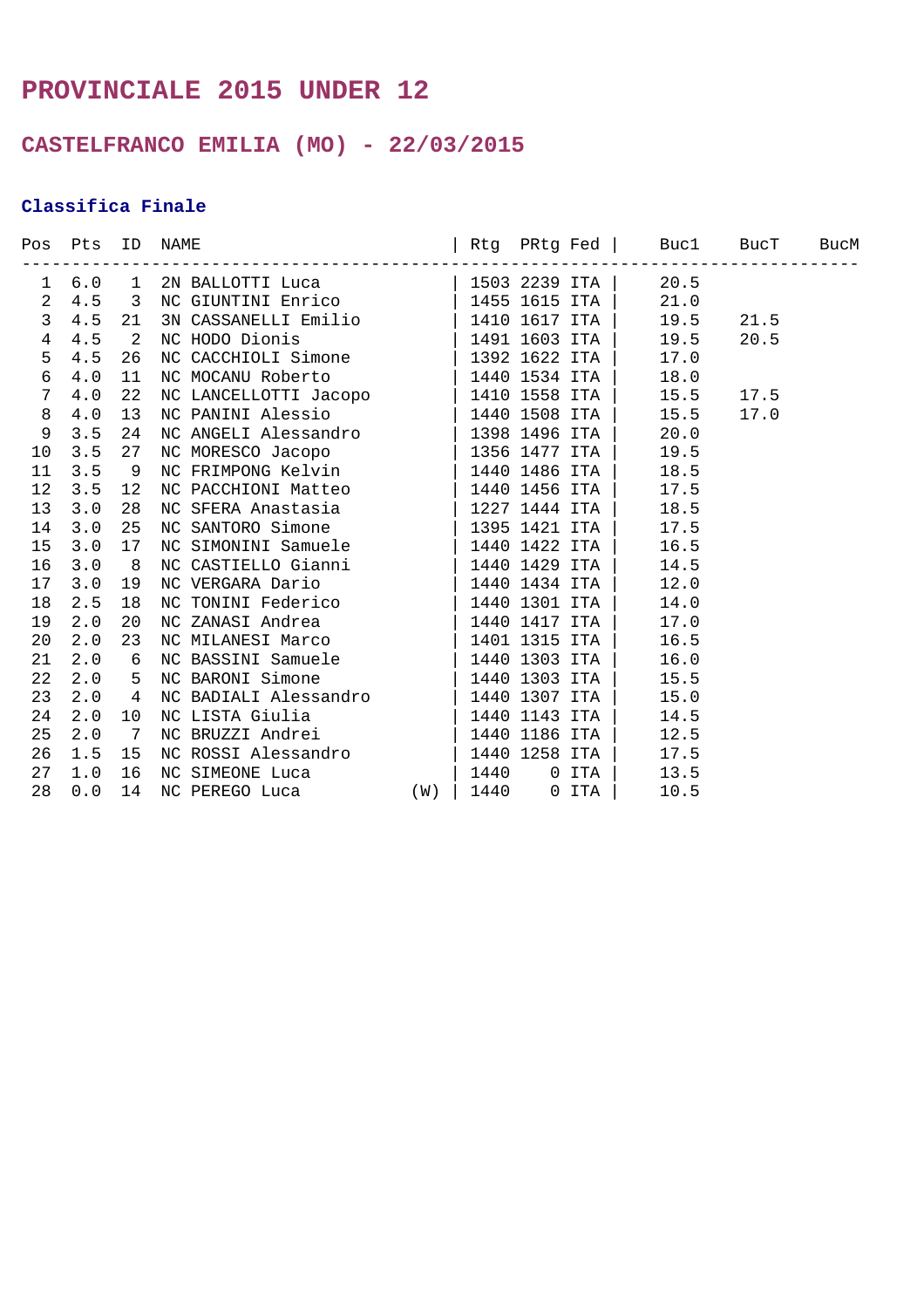|    | ID NAME               | Rtg  | T   | Fed    | Pts | $\mathbf 1$ | 2      | 3       | 4        | 5       | 6       |
|----|-----------------------|------|-----|--------|-----|-------------|--------|---------|----------|---------|---------|
|    | 1 BALLOTTI Luca       | 1503 |     | 2N ITA | 6.0 | $+B15$      | $+W21$ | $+$ BYE | $+B3$    | $+W2$   | $+B24$  |
|    | 2 HODO Dionis         | 1491 |     | NC ITA | 4.5 | $+W16$      | $+B18$ | $+W28$  | $+B9$    | $-B1$   | $=W21$  |
| 3  | GIUNTINI Enrico       | 1455 | NC. | ITA    | 4.5 | $+B17$      | $+W27$ | $+B24$  | $-W1$    | $=$ B26 | $+W12$  |
| 4  | BADIALI Alessandro    | 1440 |     | NC ITA | 2.0 | $-W18$      | $-B26$ | $+W16$  | $-W12$   | $-B19$  | $+W15$  |
| 5. | BARONI Simone         | 1440 | NC. | ITA    | 2.0 | $+B19$      | $-W20$ | $-B21$  | $-W25$   | $+B16$  | $-W8$   |
| 6  | BASSINI Samuele       | 1440 |     | NC ITA | 2.0 | $-W20$      | $+W14$ | $+B19$  | $-B24$   | $-W22$  | $-B9$   |
|    | BRUZZI Andrei         | 1440 | NC. | ITA    | 2.0 | $-B21$      | $-W23$ | $-B12$  | $-W15$   | $+$ BYE | $+W16$  |
| 8  | CASTIELLO Gianni      | 1440 |     | NC ITA | 3.0 | $-W22$      | $+W15$ | $-B23$  | $+B18$   | $-W13$  | $+B5$   |
| 9  | FRIMPONG Kelvin       | 1440 | NC. | ITA    | 3.5 | $+B23$      | $+W22$ | $=$ B26 | $-W2$    | $-B12$  | $+W6$   |
| 10 | LISTA Giulia          | 1440 |     | NC ITA | 2.0 | $-W24$      | $-W17$ | $+B14$  | $-B22$   | $-W28$  | $+$ BYE |
| 11 | MOCANU Roberto        | 1440 | NC. | ITA    | 4.0 | $+B25$      | $-W24$ | $+B22$  | $+W23$   | $-B21$  | $+W17$  |
| 12 | PACCHIONI Matteo      | 1440 | NC. | ITA    | 3.5 | $=W26$      | $-B28$ | $+W7$   | $+B4$    | $+W9$   | $-B3$   |
| 13 | PANINI Alessio        | 1440 | NC. | ITA    | 4.0 | $-B27$      | $-W25$ | $+B15$  | $+W19$   | $+B8$   | $+W28$  |
| 14 | PEREGO Luca<br>(W)    | 1440 | NC. | ITA    | 0.0 | $-W28$      | $-B6$  | $-W10$  | $-\:\:-$ | $-\ -$  | $-\ -$  |
| 15 | ROSSI Alessandro      | 1440 | NC. | ITA    | 1.5 | $-W1$       | $-B8$  | $-W13$  | $+B7$    | $=W18$  | $-B4$   |
| 16 | SIMEONE Luca          | 1440 | NC. | ITA    | 1.0 | $-B2$       | $-W19$ | $-B4$   | $+$ BYE  | $-W5$   | $-B7$   |
| 17 | SIMONINI Samuele      | 1440 |     | NC ITA | 3.0 | $-W3$       | $+B10$ | $+W18$  | $-B27$   | $+W23$  | $-B11$  |
| 18 | TONINI Federico       | 1440 | NC. | ITA    | 2.5 | $+B4$       | $-W2$  | $-B17$  | $-W8$    | $=$ B15 | $+$ BYE |
| 19 | VERGARA Dario         | 1440 |     | NC ITA | 3.0 | $-W5$       | $+B16$ | -W6     | $-B13$   | $+W4$   | $+B23$  |
| 20 | ZANASI Andrea         | 1440 | NC. | ITA    | 2.0 | $+B6$       | $+B5$  | $-BYE$  | $-W26$   | $-W25$  | $-BYE$  |
| 21 | CASSANELLI Emilio     | 1410 |     | 3N ITA | 4.5 | $+W7$       | $-B1$  | $+W5$   | $+B28$   | $+W11$  | $=$ B2  |
|    | 22 LANCELLOTTI Jacopo | 1410 | NC. | ITA    | 4.0 | $+B8$       | $-B9$  | $-W11$  | $+W10$   | $+ B6$  | $+B25$  |
| 23 | MILANESI Marco        | 1401 |     | NC ITA | 2.0 | $-W9$       | $+B7$  | $+W8$   | $-B11$   | $-B17$  | $-W19$  |
| 24 | ANGELI Alessandro     | 1398 | NC. | ITA    | 3.5 | $+B10$      | $+B11$ | $-W3$   | $+W6$    | $= B27$ | $-W1$   |
| 25 | SANTORO Simone        | 1395 |     | NC ITA | 3.0 | $-W11$      | $+B13$ | $-W27$  | $+B5$    | $+B20$  | $-W22$  |
| 26 | CACCHIOLI Simone      | 1392 | NC. | ITA    | 4.5 | $=$ B12     | $+W4$  | $= W9$  | $+B20$   | $=$ M 3 | $+W27$  |
| 27 | MORESCO Jacopo        | 1356 | NC  | ITA    | 3.5 | $+W13$      | $-B3$  | $+B25$  | $+W17$   | $=W24$  | $-B26$  |
| 28 | SFERA Anastasia       | 1227 |     | NC ITA | 3.0 | $+B14$      | $+W12$ | $-B2$   | $-W21$   | $+B10$  | $-B13$  |